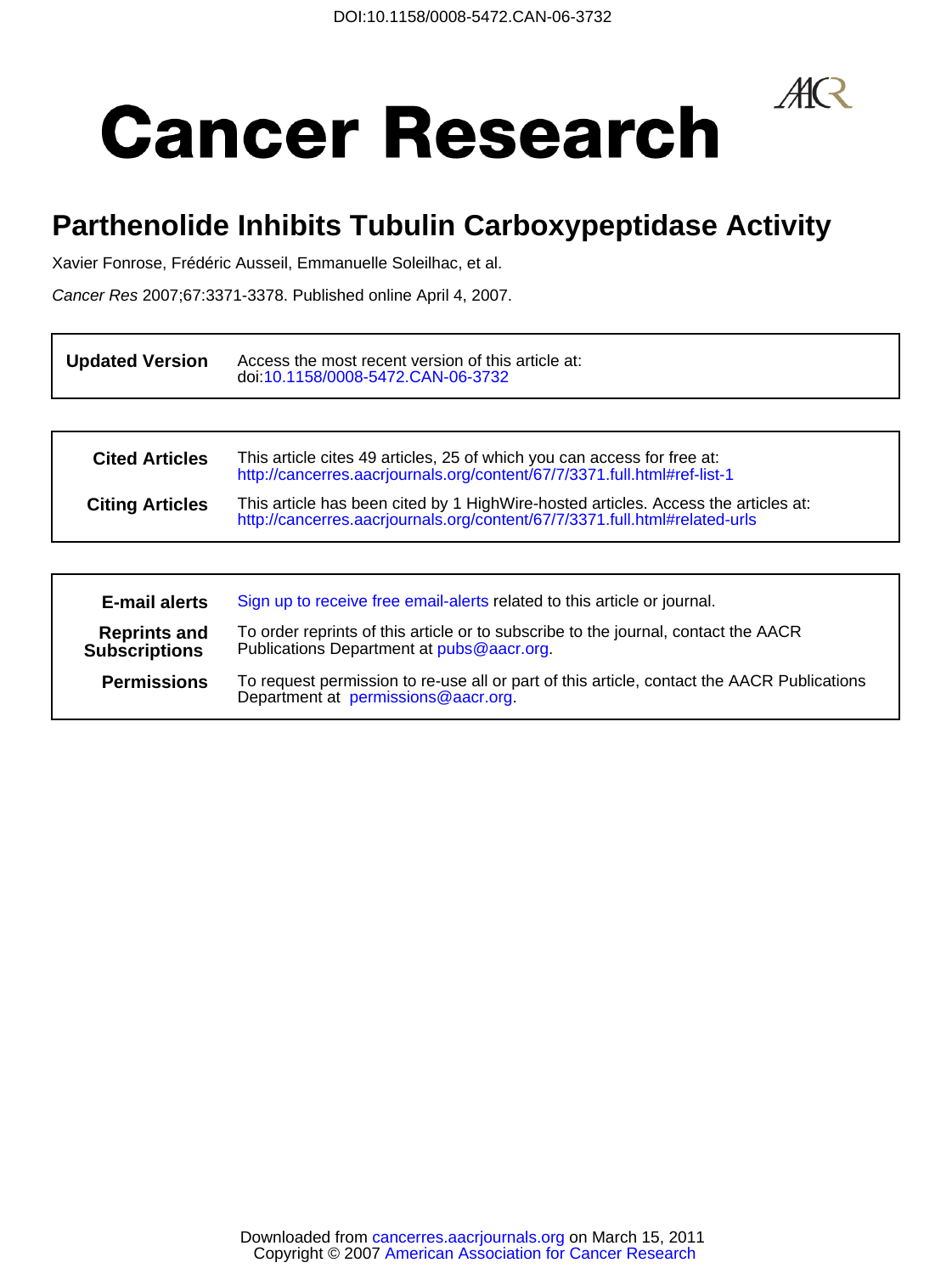### Parthenolide Inhibits Tubulin Carboxypeptidase Activity

Xavier Fonrose, $^{\rm l}$  Frédéric Ausseil, $^{\rm 2}$  Emmanuelle Soleilhac, $^{\rm l}$  Véronique Masson, $^{\rm 2}$  Bruno David, $^{\rm 3}$ Isabelle Pouny,<sup>3</sup> Jean-Christophe Cintrat,<sup>4</sup> Bernard Rousseau,<sup>4</sup> Caroline Barette,<sup>1</sup> Georges Massiot,<sup>3</sup> and Laurence Lafanechère<sup>1</sup>

'Centre de Criblage pour Molécules Bio-Actives, institut de Recherches en Technologies et Sciences pour le Vivant, Commissariat à

l'Energie Atomique-Grenoble, Grenoble, France; <sup>2</sup> Centre de Criblage Pharmacologique, Centre National de la Recherche

Scientifique-Pierre Fabre Joint Service Unit #2646, Institut de Sciences et Technologies du Médicament de Toulouse;

3 Chimie des Substances Naturelles Bio-Actives, Centre National de la Recherche Scientifique-Pierre Fabre Joint Service Unit #2597, Institut de Sciences et Technologies du Médicament de Toulouse, Toulouse, France; and

'Service de Marquage Moléculaire et de Chimie Bioorganique, institut de Biologie et de Technologies de

Saclay, Commissariat à l'Energie Atomique-Saclay, Gif sur Yvette, France

#### Abstract

Microtubules are centrally involved in cell division, being the principal components of mitotic spindle. Tubulin, the constituent of microtubules, can be cyclically modified on its  $\alpha$ -subunit by enzymatic removal of the COOH-terminal tyrosine residue by an ill-defined tubulin carboxypeptidase (TCP) and its readdition by tubulin tyrosine ligase (TTL). We and others have previously shown that suppression of TTL and resulting accumulation of detyrosinated tubulin are frequent in human cancers of poor prognosis. Explanations for the involvement of TTL and detyrosinated tubulin in tumor progression arise from the recent discovery that tubulin detyrosination leads to CAP-Gly protein mislocalization, which correlates with defects in spindle positioning during mitosis. Impaired control of spindle positioning is one factor favoring tumor invasiveness. Thus, TCP could be a target for developing novel therapeutic strategies against advanced stages of cancers. Inhibitors of TCP, by reversing abnormal detyrosinated tubulin accumulation in tumor cells, could impair tumor progression. TCP has never been isolated and this has hampered search of specific inhibitors. In this article, we describe a cell-based assay of TCP activity and its use to screen a library of natural extracts for their inhibitory potency. This led to the isolation of two sesquiterpene lactones. We subsequently found that parthenolide, a structurally related compound, can efficiently inhibit TCP. This inhibitory activity is a new specific property of parthenolide independent of its action on the nuclear factor-KB pathway. Parthenolide is also known for its anticancer properties. Thus, TCP inhibition could be one of the underlying mechanisms of these anticancer properties. [Cancer Res 2007;67(7):3371–8]

#### Introduction

Microtubules are key components of the cytoskeleton of eukaryotic cells. They are centrally involved in the control and mechanics of cell division, being the principal components of mitotic spindle. The building block of microtubules is the  $\alpha\beta$ tubulin heterodimer. In most eukaryotic cells, the  $\alpha$  chain of

©2007 American Association for Cancer Research.

tubulin can be modified by enzymatic removal of the COOHterminal tyrosine residue by an ill-defined tubulin carboxypeptidase (TCP) and by readdition of this tyrosine by a distinct enzyme, tubulin tyrosine ligase (TTL; refs. 1, 2). This tyrosination cycle is conserved among eukaryotes (1, 3) and generates two tubulin pools: intact tyrosinated  $\alpha$ -tubulin (Tyr-tubulin) and detyrosinated a-tubulin (Glu-tubulin), which lacks the COOH-terminal tyrosine. Its physiologic importance in normal cells, tissues, or organisms has been shown with the generation of TTL-null mice. TTL-null mice die within hours after birth due to the disorganization of vital neuronal circuits (4), indicating that TTL is essential for neuronal organization.

TTL is also frequently suppressed during tumor progression (5), with resulting accumulation of Glu-tubulin in tumor cells. TTL suppression and resulting tubulin detyrosination in human cancers are associated with increased tumor aggressiveness (6–8). Experiments conducted in yeast (9), in TTL nude mice (4), and in TTLnull fibroblasts (10) show that tubulin tyrosination regulates microtubule interactions with CAP-Gly microtubule plus tiptracking proteins, such as CLIP-170. In TTL-null fibroblasts, tubulin detyrosination and CAP-Gly protein mislocalization correlate with defects in spindle positioning during mitosis. Because impaired control of spindle positioning has previously been proposed as one factor favoring tumor invasiveness (11), these results partly shed light on the molecular basis for the apparent stimulatory effect of Glu-tubulin accumulation on tumor progression.

Inhibition of TCP could reverse abnormal Glu-tubulin accumulation in tumor cells and could lead to the restoration of normal Tyr-tubulin levels through tubulin synthesis (4). Such an inhibition could thus impair tumor progression (7, 8). Until now, there are no known specific TCP inhibitors (12). Moreover, the TCP gene has never been identified, although biochemical TCP activity has been reported to be present in some subcellular fractions (1, 3). Thus, the discovery of specific TCP inhibitors could also be useful for a ligand-based affinity purification of TCP. Finally, TCP inhibition is also necessary for a full understanding of the tyrosination cycle. Detyrosinated tubulin is very abundant in differentiated cells (13). Although tubulin tyrosination is essential for microtubule interaction with some proteins plus tip-tracking proteins, it is not known why eukaryotic cells developed a tyrosination cycle by introducing a detyrosination reaction.

Chemogenomic strategies have proven useful to isolate chemical compounds that could induce a specific phenotype (14, 15). In such approaches, also referred as chemical genetics, cells are tested against a library of small molecules using high-throughput screening and then examined for a desired phenotype (16–18). The subsequent identification of the intracellular protein target of

Requests for reprints: Laurence Lafanechère, Centre de Criblage pour Molécules Bio-Actives, institut de Recherches en Technologies et Sciences pour le Vivant, Commissariat à l'Energie Atomique-Grenoble, 17 Rue des Martyrs, 38054 Grenoble, France. Phone: 33-438-78-6671; Fax: 33-438-78-5032; E-mail: laurence.lafanechere@cea.fr.

doi:10.1158/0008-5472.CAN-06-3732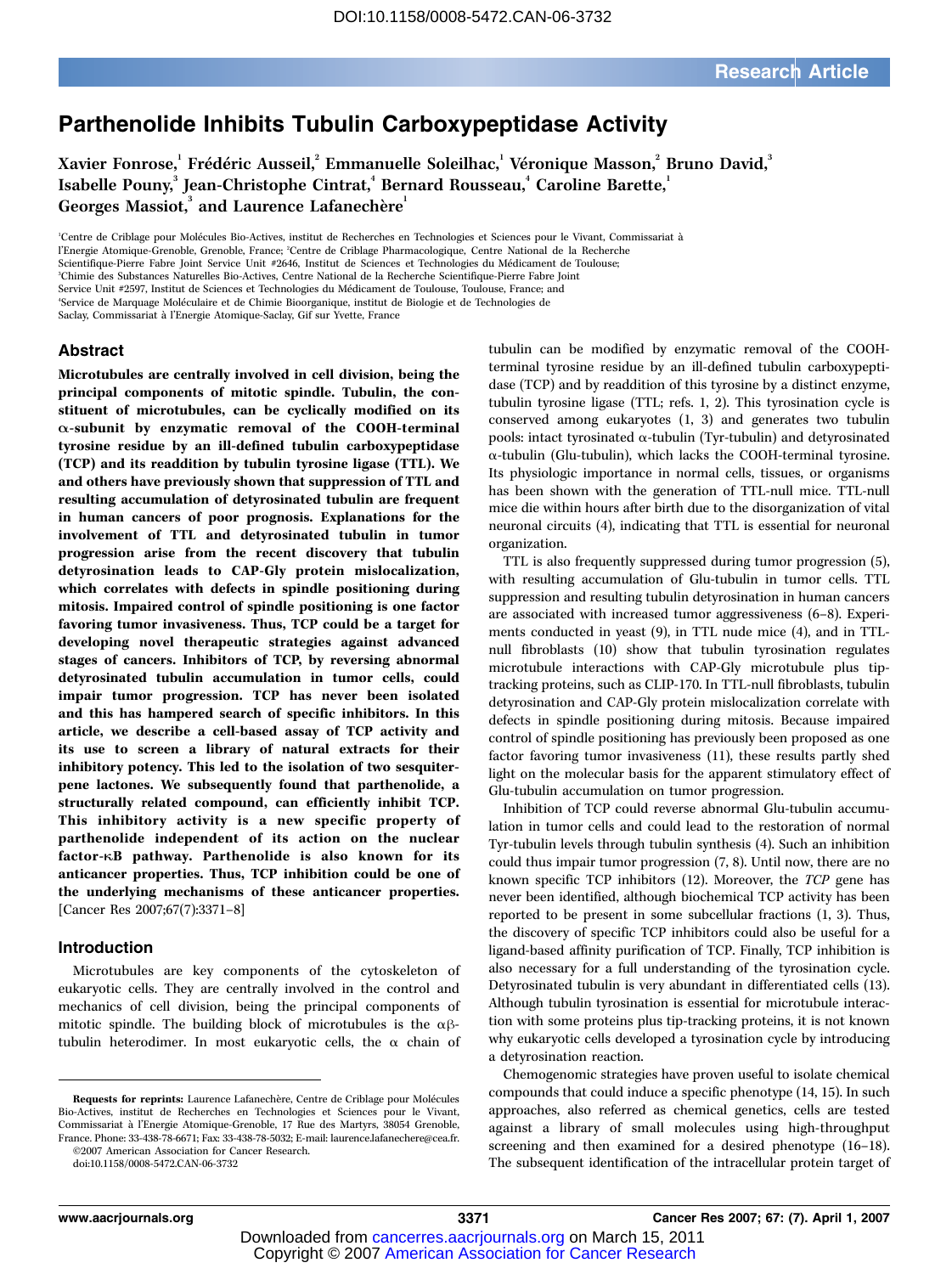these compounds, although often technically difficult (19), has obtained notable successes (20–23). We designed a phenotype assay of TCP activity and used this cell-based assay to screen a chemical library to isolate TCP inhibitors. In this report, we describe the assay, its application to a screen of 23,904 natural extracts, and the purification and characterization of two sesquiterpene lactones that were able to specifically inhibit TCP. We tested several structurally related compounds and found that parthenolide, a known nuclear factor- $\kappa$ B (NF- $\kappa$ B) inhibitor (24), can efficiently inhibit TCP activity. Parthenolide has also been shown to present some anticancer properties, but the underlying mechanisms are not fully understood. TCP inhibition could be one of the mechanisms underlying the known anticancer properties of parthenolide.

#### Materials and Methods

#### Cell Culture

HeLa cells were purchased from the American Type Culture Collection (Rockville, MD). They were grown in RPMI 1640 with Glutamax supplemented with 10% fetal bovine serum (FBS) and 1% penicillinstreptomycin. Cells were maintained at  $37^{\circ}$ C in 5% CO<sub>2</sub> and 95% air.

#### Reagents

Carboxypeptidase A (CPA), orthophenanthroline, bovine serum albumin (BSA), EGTA, DMSO, glycerol, Hoechst 33258, magnesium chloride solution, PIPES, potassium chloride, potassium phosphate monobasic, sodium phosphate dibasic, Triton X-100, and Tween 20 were purchased from Sigma-Aldrich (St. Louis, MO). RPMI 1640 with Glutamax I, trypsin-EDTA solution, and penicillin-streptomycin solution was from Life Technologies, Invitrogen (Carlsbad, CA). Sodium chloride was from Carlo Erba Reagents (Rodano, Milan, Italy). FBS was from Perbio (Brebières, France). SuperSignal ELISA Pico chemiluminescent substrate was from Pierce (Rockford, IL).

#### Chemical Compounds

Parthenolide and costunolide were from Chromadex (Santa Ana, CA). 1N-02620, 1N-20266, 1N-21474, 1N-24000, 1N-24632, and 1N-37712 were from InterBioScreen (Moscow, Russia). Epoxyastaphiatone, alantolactone, and arglabine were from Specs (Delft, the Netherlands). Ergolide, deacetylmatricarin, and helenalin were from Apin Chemicals (Abingdon, United Kingdom). Santonin and sulindac were from Sigma-Aldrich (L'Isle d'Abeau, Chesnes, France). Cnicin was from Roth-Sochiel (Lauterbourg, France).

Dihydroparthenolide was obtained by hydrogenation of parthenolide as described by Kwok et al. (25).

#### Antibodies

The monoclonal ID3 (TTL blocking antibody) and the monoclonal Tyrtubulin antibody (clone YL1/2) were generous gifts from Dr. J. Wehland (National Research Centre for Biotechnology, Braunschweig, Germany) and Dr. J.V. Kilmartin (Medical Research Council, Cambridge, United Kingdom), respectively. YL1/2 can also be purchased from Abcam (Cambridge, United Kingdom). $5$  The polyclonal Glu-tubulin antibody (L4) was produced in our laboratory and is also commercially available from Abcys (Paris, France). The anti-rabbit horseradish peroxidase (HRP)-conjugated antibody and the anti-rabbit and anti-mouse cyanine 3 (Cy3)-conjugated antibodies were from Jackson ImmunoResearch Laboratories (West Grove, PA). The Alexa Fluor 488–conjugated goat antibody was from Molecular Probes (Invitrogen Corp., Carlsbad, CA).

#### 96-Well Format Assay of TCP Activity

Microplate preparation. HeLa cells were cultured as monolayers. The cells were seeded at 30,000 per well in 96-well polystyrene tissue culture plates (reference no. 655 083; Greiner Bio-One, Kremsmuenster, Austria) in 90 µL medium. They were allowed to grow for 24 h.

Drug addition. The day following microplate preparation, each well was robotically supplemented with 10 µL RPMI 1640 containing natural extracts and paclitaxel so that the final concentrations were  $35 \mu g/mL$  for natural extracts and 5  $\mu$ mol/L for paclitaxel. Bioinactive controls were obtained with paclitaxel alone (5  $\mu$ mol/L). The final concentration of DMSO was 0.5%. After drugs dispense, cells were incubated for 2 h at  $37^{\circ}$ C, 5% CO<sub>2</sub>, in the workstation incubator.

Cell immunostaining. After medium aspiration, cells were washed with TBS/0.1% Tween 20 and fixed for 1 h with 3.7% formaldehyde. Cells were permeabilized with 100  $\mu$ L methanol for 5 min.

After two washes with 300  $\mu$ L of TBS/0.03% Tween 20 [10 mmol/L Tris-HCl, 137 mmol/L NaCl, 0.03% (v/v) Tween 20 (pH 7.4)], cells were coincubated for 1.5 h at  $37^{\circ}$ C with Glu-tubulin and HRP-conjugated antibodies diluted, respectively, at 1:10,000 and 1:5,000. Cells were rinsed twice and then incubated for 10 min with SuperSignal ELISA Pico chemiluminescent substrate. Luminescence was measured using a BMG FLUOstar Optima plate reader (BMG Labtechnologies, Offenburg, Germany).

Result analysis. Raw data were exported from the software of the microplate reader to an Excel file and normalized according to the following procedure. Mean values of DMSO and paclitaxel were calculated for each individual microplate using intraplate control data points. Paclitaxel and DMSO mean values were considered as bioinactive control (0% inhibition) and bioactive control (100% inhibition) of TCP activity, respectively.

Assay performance. To evaluate the quality of the assay, the  $Z'$  factor was calculated using the following equation according to Zhang et al. (26):

$$
Z' = 1 - \frac{(3\sigma_{c+} + 3\sigma_{c-})}{|\mu_{c+} - \mu_{c-}|}
$$

where  $c^+$  is the bioactive controls,  $c^-$  is the bioinactive controls,  $\mu$  is the mean, and  $\sigma$  is the SD.

In our experimental conditions, the  $Z'$  was comprised between 0.54 and 0.57, indicating that the assay is of good quality for high-throughput screening.

#### Sample Collection and Extract Preparation

Plant samples were collected worldwide under the general framework of the International Convention on Biological Diversity (Rio de Janeiro, Argentina, 1992). Bases for the collection were the taxonomic identification of the species, botanical diversity, and availability for a second collection. No rare or protected plants belonged to the collection. When possible, the different organs of the plants were separated and treated as different samples (bark, leaves, root, etc.). Each plant sample was dried  $(55^{\circ}C)$  and finely ground. An aliquot of the plant  $(20 \text{ g})$  was macerated overnight in 200 mL ethyl acetate in an Erlenmeyer flask; after filtration, the solvent was evaporated in vacuo to give the ethyl acetate crude extract. Part of the extract (50 mg) was adsorbed on 500 mg Sigel, which was placed on top of  $SiO<sub>2</sub>$  solid-phase extraction cartridge. Successive elutions with CHCl<sub>3</sub>, CHCl<sub>3</sub>/MeOH (17:3), and MeOH provided three ''fractions,'' which were conditioned in 96-well deep-well plates for the screening after evaporation of the solvents and replacement with 1 mL DMSO, along with the "crude extract" at a concentration of 50 mg/mL.

#### Bioassay-Guided Fractionation of the Extract from Vernonia perrottetii

Finely ground aerial parts from the plant (97 g) were macerated overnight in 1 L ethyl acetate; the suspension was filtered and the organic filtrate was evaporated in vacuum to give 9.6 g of a gum. Part of this extract (4 g) was dissolved in 8 mL chloroform and adsorbed on a Sigel column (120 g) eluted in 200 mL fractions under 18 p.s.i. at a 30 mL/min flow rate with a chloroform/methanol gradient (10 min: CHCl<sub>3</sub>; 50 min: CHCl<sub>3</sub>/MeOH (17:3); 10 min: MeOH). The second fraction concentrated the activity and was further purified on a semiprep high-performance liquid chromatography <sup>5</sup> http://www.abcam.com

 Copyright © 2007 American Association for Cancer Research Downloaded from c[ancerres.aacrjournals.org on March 15, 2011](http://www.aacr.org/)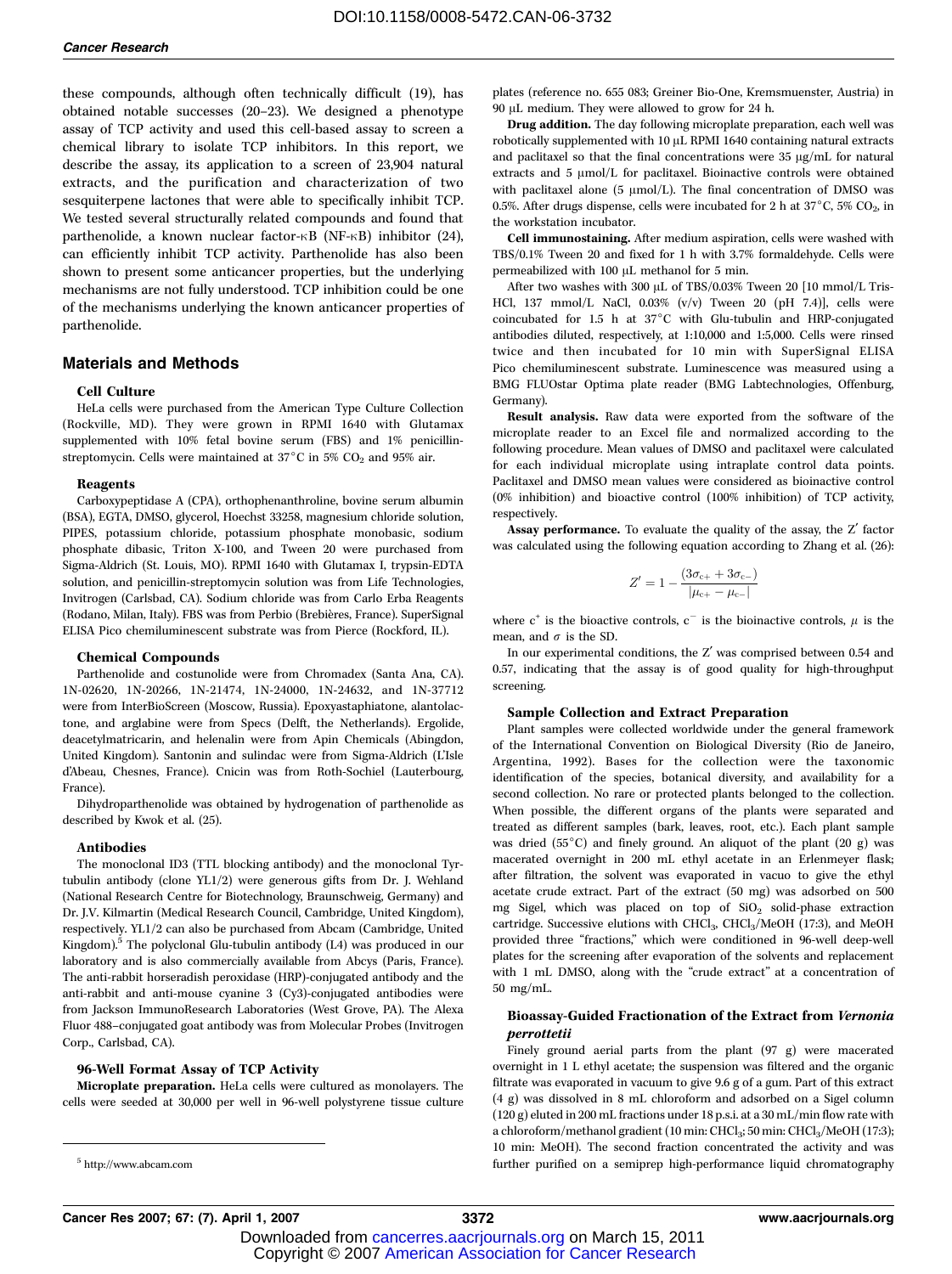

Figure 1. Schematic illustration of the different steps of the cell-based assay of TCP activity used for high-throughput screening of TCP inhibitors. TCP activity on paclitaxel-stabilized microtubules is measured by quantifying the production of detyrosinated tubulin using a specific antibody and an immunoluminescence procedure as described in Materials and Methods. The inhibitory effect of active natural extracts is detected by a decrease of the luminescent signal.

Lichrospher column with a water/acetonitrile gradient. Compound V18 was eluted at 15.6 min and compound V19 was eluted at 16.6 min (gradient system: water/acetonitrile, from 6/4 to 1/19 in 20 min).

#### Description of the Molecules

V18: crystals from diethyl ether (melting point 136°C), MS, UV, IR, and nuclear magnetic resonance (NMR) spectra identical with those published in the literature (27); V19: amorphous gum with MS, UV, IR, and NMR spectra identical with those published in the literature.

#### Cytotoxicity Assay

Some of the natural extract fractions were tested for their cytotoxic activity. This cytotoxic activity was estimated using 3-(4,5-dimethylthiazol-2-yl)-2,5-diphenyltetrazolium bromide (MTT) cell proliferation/cytotoxicity assay. This assay is a colorimetric assay, which measures the reduction of a tetrazolium component (MTT) into an insoluble formazan product by the mitochondria of viable cells. Briefly, cells were plated in 96-well flatbottomed microplates at a density of 30,000 per well. Twenty-four hours after plating, the fractions were added and appropriately diluted in DMSO. After 2 h of incubation with the fractions, the medium was replaced with MTT (Sigma-Aldrich) dissolved at a final concentration of 1 mg/mL in serum-free, phenol red–free RPMI 1640 (Life Technologies). The cells were then let to incubate for 3 h to develop purple formazan precipitate. The MTT formazan was then solubilized in DMSO, and the absorbance was measured at a wavelength of 570 nm and a reference wavelength of 630 nm.

#### Immunofluorescence Procedure

Cells grown for 2 days on glass coverslips were washed with warm PBS and fixed for 6 min in anhydrous methanol at  $-20^{\circ}$ C. After an additional wash in PBS/0.1% (v/v) Tween 20, cells were sequentially incubated with primary antibodies and appropriate secondary antibodies. Antibodies were diluted in PBS/0.1% BSA. YL1/2 and L4 antibodies were used at a 1:4,000 dilution. Cy3-conjugated antibodies and Alexa Fluor 488–conjugated antibodies were used at a 1:1,000 and 1:500 dilution, respectively. Nuclei were stained with Hoechst 33258 (1  $\mu$ g/mL).

Coverslips were mounted in FluorSave and observed using a Zeiss Axioskop microscope (Zeiss, Oberkochen, Germany).

#### Microinjection

Cells grown on glass coverslips were injected using a 5171 micromanipulator and a 5246 transjector (Eppendorf-Netheler-Hinz GmbH, Hamburg, Germany).

ID3 antibody used in microinjection experiments was diluted at a concentration of 4 mg/mL in PBS buffer. Before microinjection, the solution was clarified by centrifugation in a Beckman TLA-100 rotor (100,000  $\times$  g, 4 $\degree$ C, 10 min). The supernatant was then loaded into injection needles and injected into HeLa cells. After microinjection, cells were incubated for 4 h. They were then processed for immunofluorescence as described above.

#### Assay of CPA Activity on Permeabilized Cells

Cells grown for 2 days on glass coverslips were permeabilized with warm OPT buffer [80 mmol/L PIPES, 1 mmol/L EGTA, 1 mmol/L MgCl<sub>2</sub>, 0.5% Triton X-100, 10% glycerol (pH 6.8)]. OPT buffer permeabilizes cells while preserving intact microtubules (28). CPA (0.5  $\mu$ g/mL) diluted in warm OPT buffer was added with or without inhibitory compounds (1 mmol/L). Cells were incubated for 15 min at  $37^{\circ}$ C and then fixed and processed for immunofluorescence as described above.



Figure 2. Immunofluorescence analysis of the effect on paclitaxel-induced tubulin detyrosination of natural extract fractions selected by the high-throughput screening assay. HeLa cells were incubated for 2 h with DMSO  $(A)$ , 5  $\mu$ mol/L paclitaxel (B), or 5  $\mu$ mol/L paclitaxel combined with an active fraction (C). Cells were then fixed, double stained with Tyr-tubulin and Glu-tubulin antibodies as indicated, and processed for immunofluorescence as described in Materials and Methods.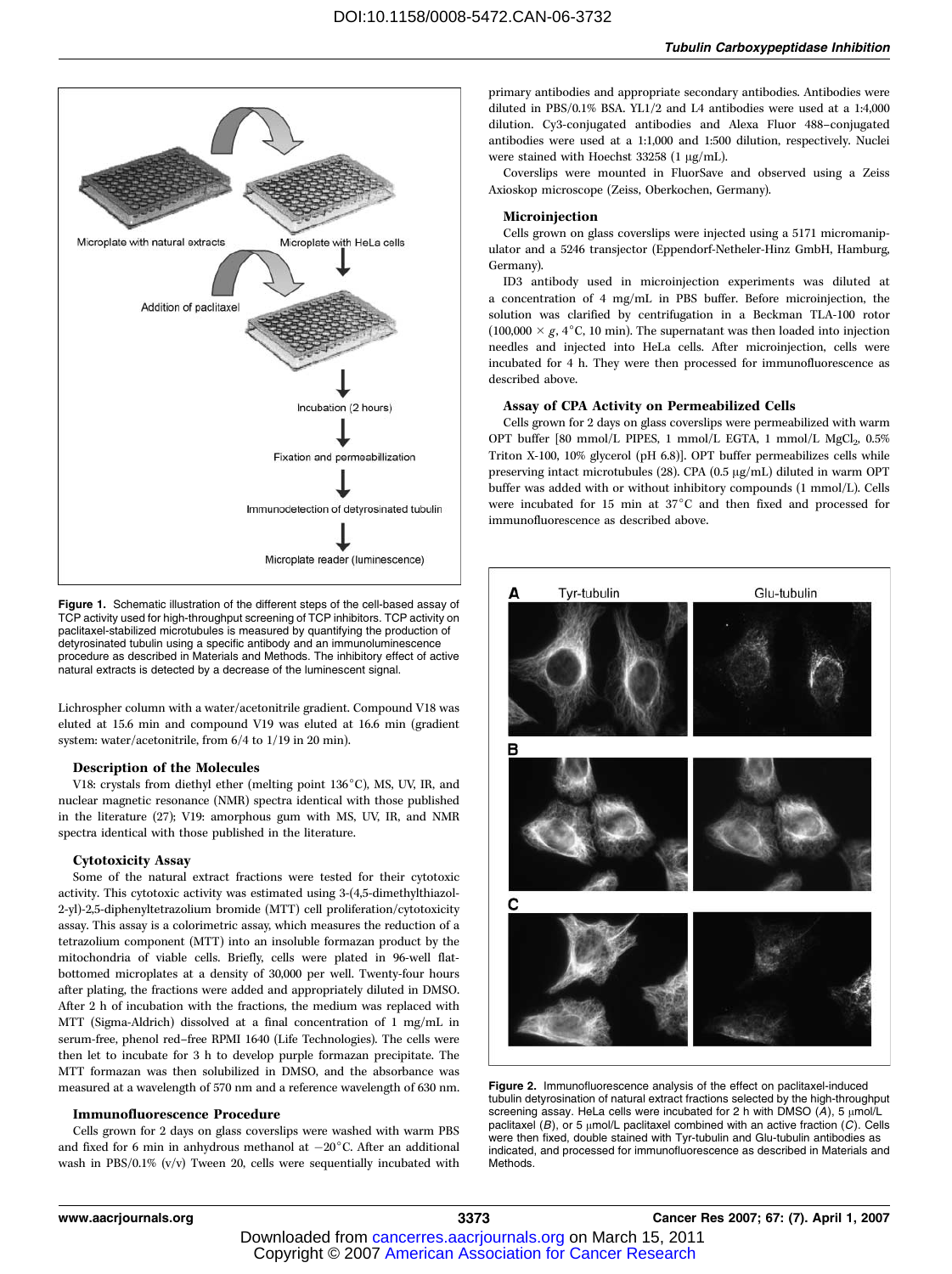

Figure 3. Analysis of the effect of natural extract fractions on TCP activity revealed by accumulation of Glu-tubulin after ID3 microinjection. HeLa cells were microinjected with the TTL inhibitory antibody ID3, incubated for 4 h with (A) or without (B) a TCP-inhibiting fraction, fixed, and processed for immunofluorescence as described in Materials and Methods. Cells were triple stained using an antimouse Cy3-conjugated antibody to mark ID3 microinjected cells, L4 antibody and Alexa Fluor 488–conjugated secondary antibody to visualize Glu-tubulin, and Hoechst 33258 to visualize nuclei. In control cells (A), Glu-tubulin is generated in the microinjected cells and not in a nonmicroinjected cell (arrow), which can be localized thanks to Hoechst 33258 staining. B, example of a fraction showing an inhibitory effect on TCP activity. In the presence of such a fraction, the level of Glu-tubulin is as low in microinjected cells as in nonmicroinjected cells (arrows).

#### **Results**

Screen for chemicals that decrease paclitaxel-induced tubulin detyrosination. The rationale of the assay relies on the substrate properties of TCP and TTL. TTL, the enzyme that catalyzes the tubulin tyrosination reaction, adds tyrosine to soluble, detyrosinated tubulin and does not react with tubulin once it is assembled into microtubules (3, 29–31). TCP is likely to prefer polymerized substrate, and its binding to microtubules may be required for its function (30, 32, 33). TCP acts slowly on microtubules, whereas TTL recharges Glu-tubulin quickly on release from microtubules (30). As a consequence of the substrate specificity of TTL and of the kinetic differences of TTL and TCP, Tyr-tubulin is the main component of dynamic microtubules, being the dominant tubulin variant in cycling cells in vitro, whereas Glutubulin is a marker of long-lived stable microtubules (3, 30, 34–36). Depending on the cell type, these Glu-microtubules either are not detectable or represent a small subpopulation of the cellular microtubules. In HeLa cells, these Glu-microtubules are almost absent (28). However, they do accumulate on paclitaxel treatment, indicating that TCP is active in these cells. We set up an assay amenable to automation, in which TCP inhibitors were selected according to their ability to inhibit accumulation of Glu-tubulin in HeLa cells with paclitaxel-stabilized microtubules. Briefly, compounds were added to HeLa cells grown in 96-well microplates. Cells were treated with paclitaxel immediately after addition of the compounds. After 2 h of incubation, cells were rinsed, fixed, and permeabilized with methanol. Glu-tubulin was then quantified by immunoluminescence using a specific antibody (6, 28). The Glutubulin signal obtained after treatment of the cells with paclitaxel alone was defined as 0% of inhibition, whereas the basal Glutubulin signal obtained after treatment with only DMSO was taken as 100% of inhibition. The different steps of the assay are illustrated in Fig. 1.

Screening of partially purified natural extracts. A total of 23,904 partially purified extracts, corresponding to 3,252 natural species (81.5% plants, 2.5% insects, and 16% marine organisms), was screened for potential TCP-inhibiting activity using the above described assay (Fig. 1). Among these, 268 extracts (1.1% hit rate) were scored as positive, showing >50% of inhibition. However, in such a cell-based assay, a lowered Glu-tubulin signal could result from a global toxic effect of the extracts on the cells. We thus assayed the extract cytotoxicity using a MTT assay. A subset of 127 extracts showed some cytotoxicity after 2 h of incubation on the cells and was discarded. Among the 141 remaining extracts, 49 extracts showed an apparent inhibitory activity superior to 70%. These most active extracts were set aside for further characterization.

Bioguided fractionation and identification of TCP inhibitors. The 49 extracts were submitted to fractionation by combining chromatographies (normal and reverse C18 phases), and each fraction was tested again using several different biological complementary assays (bioguided fractionation). The aim of these other assays was to discriminate between false- and true-positive compounds.



Figure 4. Chemical structures of the two compounds (V18 and V19), isolated from *V. perrottetii*, and of the 17 structural analogues tested.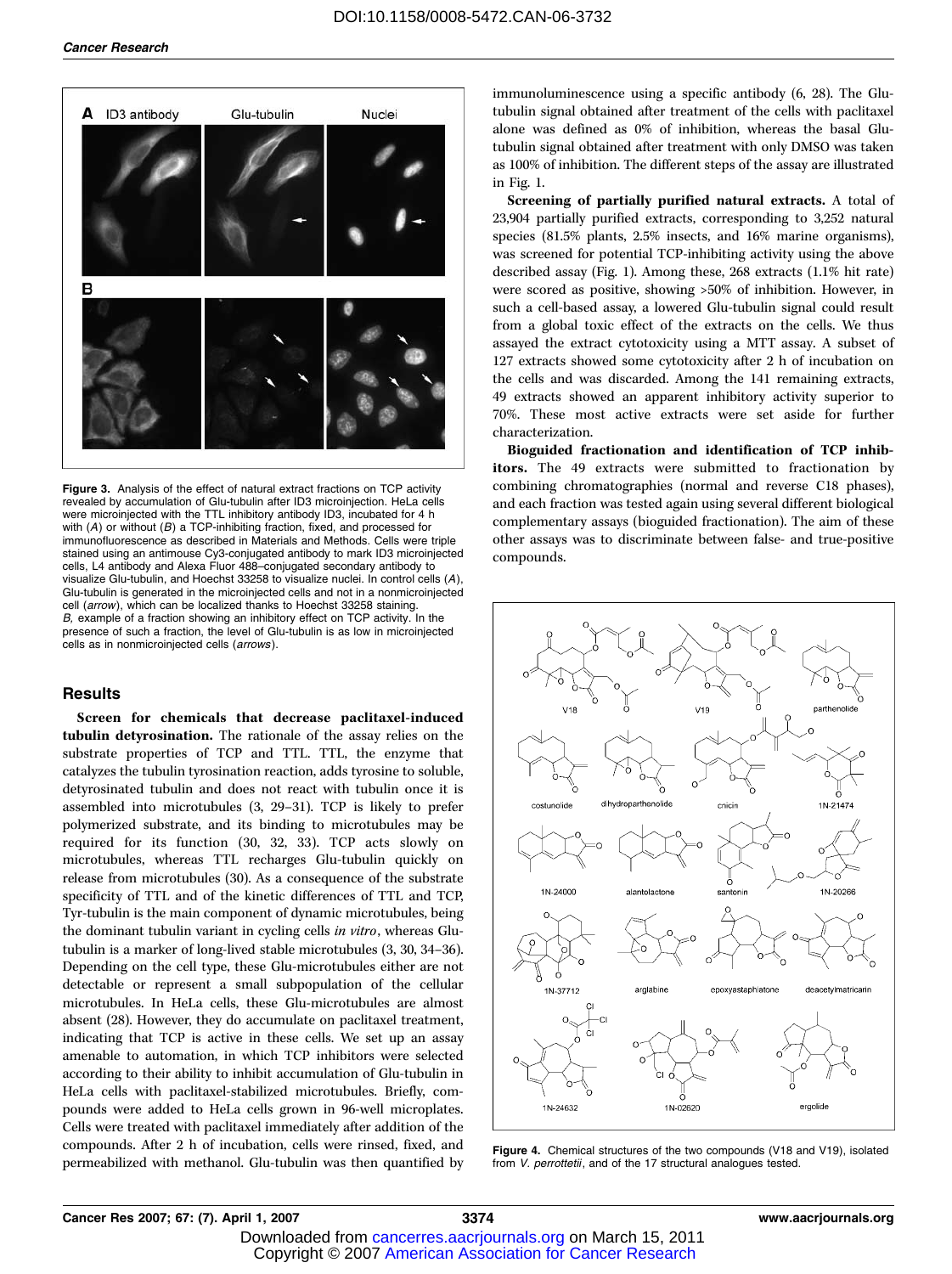



All fractions were first screened using tubulin immunofluorescence microscopy to examine their effects on microtubule structure (data not shown). Fractions able to depolymerize the microtubule network were classed as potential false positive. Indeed, such compounds could have competed with paclitaxel during the high-throughput screening assay and thus led to a diminished Glu-tubulin signal that does not result to TCP inhibition. Such depolymerizing fractions were discarded, and only fractions showing no detectable effect on the microtubule network were kept. These last fractions were checked for their inhibitory effect on paclitaxel-induced tubulin detyrosination using tubulin immunofluorescence microscopy (Fig. 2). When cells were only treated with DMSO (Fig. 2A), the Glu-microtubules represented a small subpopulation of cellular microtubules as expected. After paclitaxel treatment (Fig. 2B), Glu-microtubules did accumulate, reflecting TCP action on stabilized microtubules. This accumulation was prevented when cells were treated with the fractions selected by the screening strategy, together with paclitaxel (Fig. 2C), although paclitaxel still exerted its stabilizing effect as indicated by the presence of tyrosinated microtubule bundles.

Finally, the inhibitory effect of the remaining fractions was investigated with another assay of TCP activity using microinjection experiments (Fig. 3). In such an assay, TCP activity is assessed after blocking TTL activity in cells by microinjection of ID3, a monoclonal antibody directed against the active site of TTL (29, 37). The activity of TCP is revealed in injected cells by the resulting accumulation of Glu-tubulin (Fig. 3A). In the presence of a TCP-inhibiting fraction, such an accumulation does not occur. In that case, the level of detyrosinated tubulin (Fig. 3B) is as low in microinjected cells as in non-microinjected cells, which can be localized thanks to Hoechst 33258 staining of the nuclei.

The overall process allowed the selection of an extract from Vernonia perrottetii, and this led to the isolation of two compounds (V18 and V19). Their structures were established by analysis of their NMR data and comparison with published values. These compounds were structurally related sesquiterpene lactones (V18 and V19; Fig. 4). They showed a potent TCP inhibitory activity, as assessed by ID3 microinjection experiment, for a concentration of  $10 \mu$ mol/L.

Preliminary structure-activity relationships. We tested the effect of 17 available structural analogues of the active compounds (Fig. 4), at a final concentration of 20  $\mu$ mol/L, on TCP activity evaluated by ID3 microinjection experiments. Among these compounds, we found that only the known anti-inflammatory sesquiterpene lactone parthenolide, originally extracted from feverfew Tanacetum parthenium, and, to a much lesser extent, cnicin displayed a TCP inhibitory activity (Fig. 5D).

Parthenolide showed a similar TCP inhibitory activity than the two compounds isolated from *V. perrottetii* (Fig. 5A). This indicates that the C8 lateral chain, present on V18 and V19, is not necessary for TCP inhibitory activity.

There are strong indications that alkylation of cysteine(s) is a general mechanism for sesquiterpene lactones, which possess  $\alpha, \beta$ unsaturated carbonyl structures, such as  $\alpha$ -methylene lactones (24). These structural elements preferably react with nucleophiles, especially sulfhydryl groups, by a Michael-type addition. To test the importance of such an unsaturated  $\alpha$ ,  $\beta$ -lactone, we synthesized dihydroparthenolide and assayed it for TCP inhibition. Dihydroparthenolide did not show any activity (Fig. 5B), indicating that the unsaturated  $\alpha$ ,  $\beta$ -lactone is in fact necessary for TCP inhibitory activity. However, we found that the presence of the unsaturated  $\alpha$ ,  $\beta$ -lactone, even if it is necessary, is not sufficient for TCP inhibition. For instance, costunolide showed no TCP inhibitory activity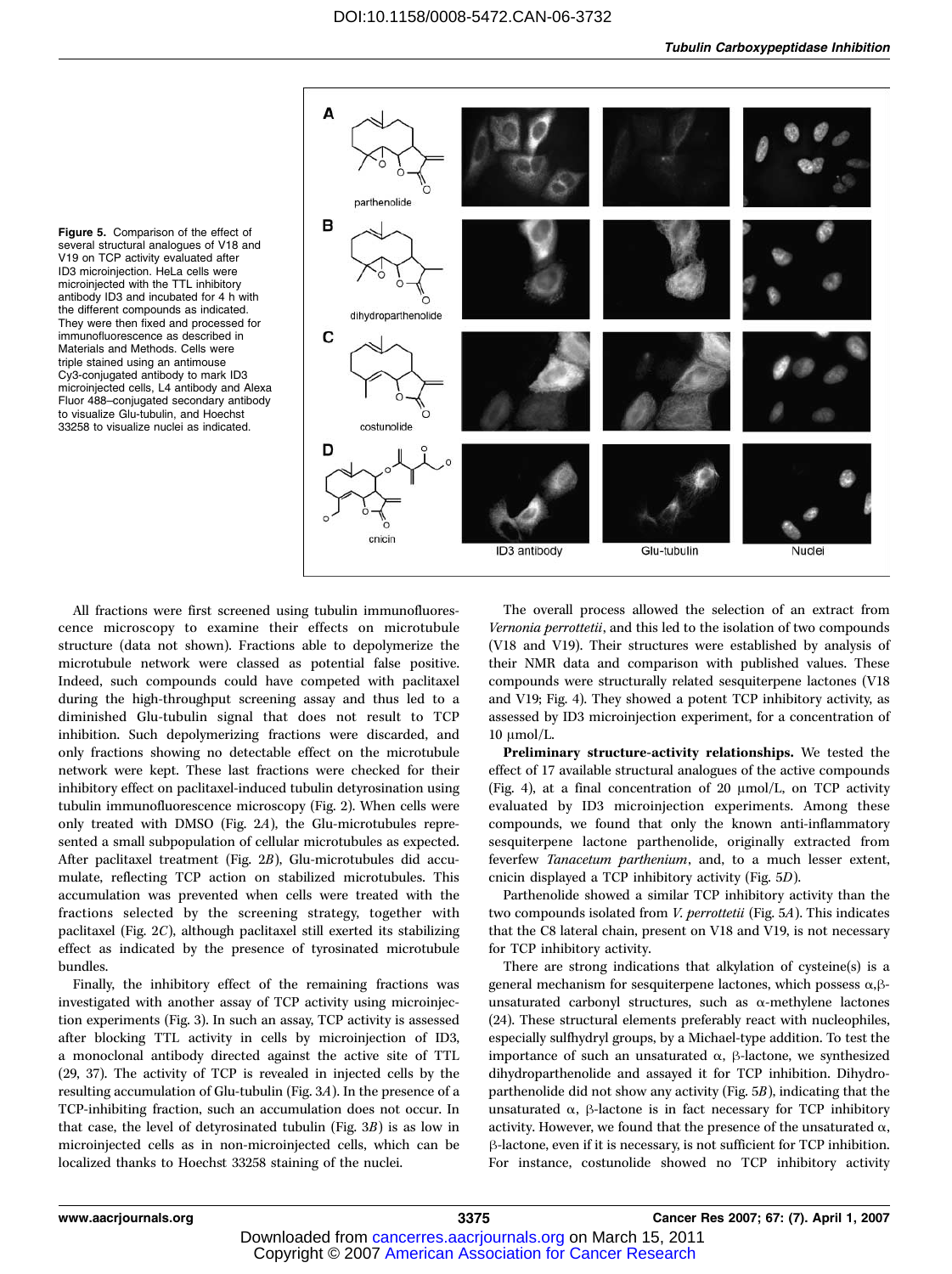(Fig. 5C). Costunolide possesses an unsaturated  $\alpha$ ,  $\beta$ -lactone and differs from parthenolide by the lost of an epoxide function. This underlies the importance of the epoxide function in TCP inhibitory activity. The replacement of this epoxide function by an alcohol (cnicin) leads to a partial loss of activity (Fig. 5D).

We tested the cytotoxicity of parthenolide and of the compounds V18 and V19. HeLa cells were exposed to increasing concentrations of these molecules, and cytotoxicity was measured after 48 h using MTT assay. We found that parthenolide, V18, and V19 had similar cytotoxic properties with an IC<sub>50</sub> of 8, 3.5, and 7.1  $\mu$ mol/L, respectively.

Does the observed parthenolide inhibition of TCP activity result from NF-KB inhibition? One well-described activity of parthenolide is its potent anti-inflammatory effect, which is mainly achieved through its inhibitory effects on NF-KB activation. Thus, the observed TCP inhibition by parthenolide could actually be an indirect result of NF-KB inhibition. Costunolide, an also known NF- $\kappa$ B inhibitor, has no effect on TCP activity, indicating that TCP inhibition does not result from NF-KB inhibition. However, this conclusion remains uncertain due to the different NF- $\kappa$ B inhibitory potencies of parthenolide and costunolide (24). To get insight into that question, we tested the effect of sulindac, an inhibitor of NF- $\kappa$ B activation (38, 39) that is not structurally related to parthenolide or costunolide, on TCP activity. We found that 1 mmol/L sulindac has no inhibitory effect on the generation of Glu-tubulin induced by ID3 microinjection (data not shown). This result strongly shows that parthenolide inhibition of TCP activity is independent of NF- $\kappa$ B inhibition.

Specific action of parthenolide on TCP. In vitro, CPA is able to excise the COOH-terminal tyrosine of tubulin as well as does TCP in cells (40). We tested if parthenolide could also inhibit CPA using a cell-based assay of CPA activity. In such an assay, the effect of the application of exogenous CPA on the cellular microtubule network is observed by the generation of Glu-tubulin in permeabilized cells. The buffer used for the permeabilization preserves microtubule network (28). In the absence of CPA, the microtubule network is predominantly composed of Tyr-tubulin, whereas Glu-tubulin is almost absent (Fig. 6A).

After an exposition of 15 min to CPA, the Glu-tubulin staining is largely enhanced, extending to the entire microtubule network (Fig. 6B). This augmentation is prevented when orthophenanthroline is added to cells in combination with CPA (Fig. 6C). Orthophenanthroline is a known CPA inhibitor with no effect on TCP (12). When cells are exposed with CPA in combination with parthenolide, the Glu-tubulin staining is the same as the Glutubulin staining observed with CPA alone (Fig. 6D). Although parthenolide is a reactive compound because of its unsaturated  $\alpha$ , h-lactone, this result shows that it has no effect on CPA even at the highest concentration (1 mmol/L) tested.

#### **Discussion**

By screening a natural extract library on a cell-based assay of TCP activity, we have isolated two structurally related sesquiterpene lactones that produce a strong inhibition on cellular TCP activity.

When searching for therapeutic agents, cell-based assays are particularly valuable because they select not only for activity against a particular molecular target but also for other desirable properties, such as the ability to permeate cells and to retain activity in tissue culture medium and in cells (23). Moreover, by



Figure 6. Test of the effect of parthenolide on CPA. Permeabilized cells were exposed to buffer alone  $(A)$  or to CPA  $(B-D)$  alone  $(B)$  or in combination with orthophenanthroline  $(C)$  or with parthenolide  $(D)$  as described in Materials and Methods. After 15 min of exposition, cells were fixed and processed for immunofluorescence. Cells were double stained with Tyr-tubulin antibody and Glu-tubulin antibody as indicated.

screening for inhibitors on the entire cell, multiple potential targets, direct or indirect, are tested, allowing the cell to dictate the best target.

Although the screen that we set up could lead to the selection of some false positives, the overall strategy was discriminative and led to the isolation of only two compounds. This is noteworthy as regards the high number of compounds tested. We have screened extracts, which could be considered as mixtures of natural substances. Thus, the true number of different compounds tested is much higher than 23,904 (i.e., the number of extracts tested).

We tested several commercially available analogues of the compounds that were isolated by the screening procedure and found that parthenolide, but not the closely related compound costunolide, has also a potent inhibitory effect on TCP. Parthenolide, as well as other sesquiterpene lactones, contains an  $\alpha$ -methylene- $\beta$ -lactone moiety, which is highly reactive with cellular thiols, resulting in alkylation of sulfydryl residues through Michael-type addition. We found that this  $\alpha$ -methylene- $\beta$ -lactone moiety was indispensable for the inhibitory effect of parthenolide on TCP. If the observed inhibitory effect of parthenolide is the consequence of a direct reaction of parthenolide with TCP, this result indicates that TCP could belong to the class of cysteine proteases. Moreover, as parthenolide has no effect on CPA and as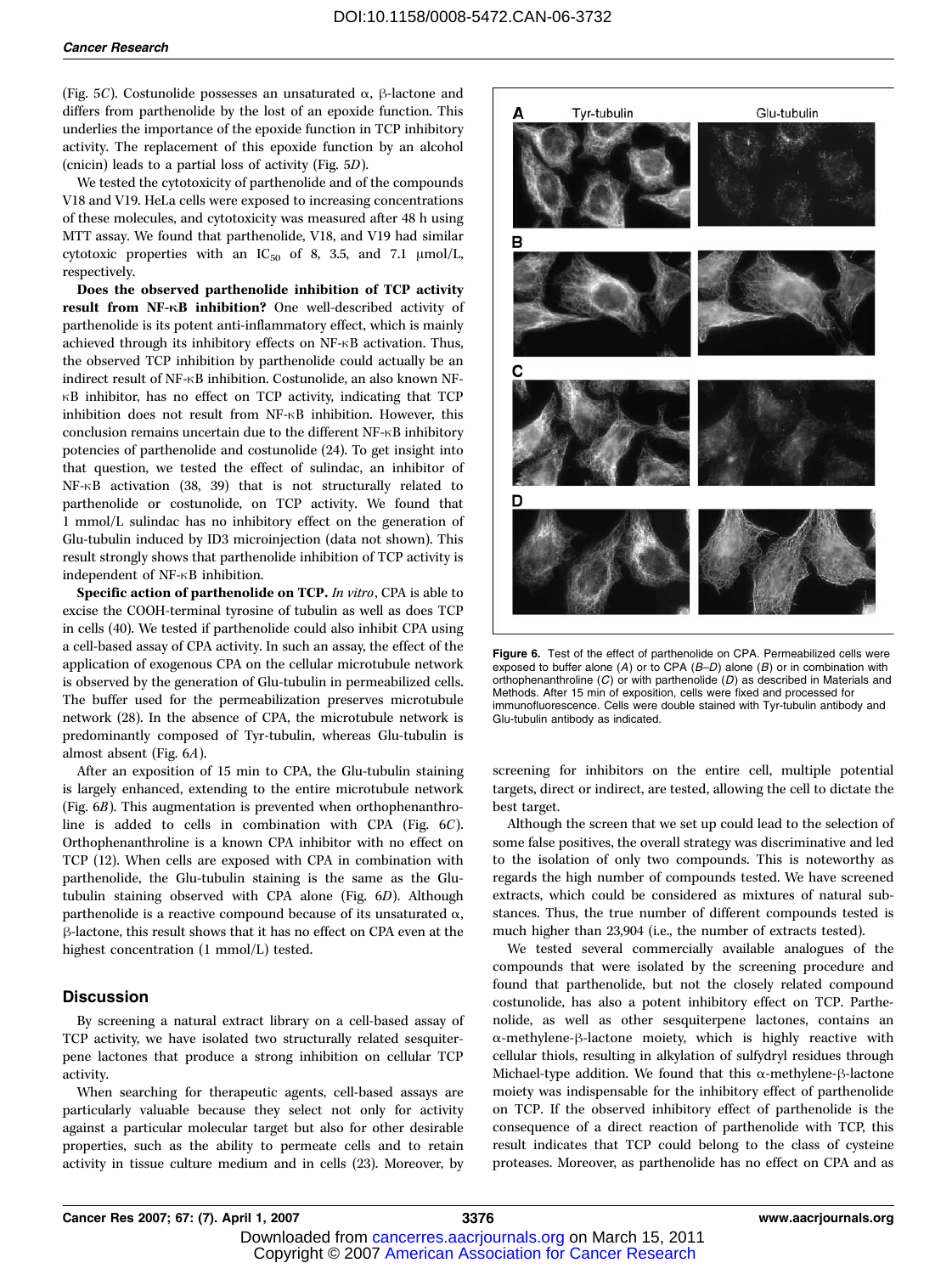known metalloproteinases inhibitors have no effect on TCP (12), it seems that TCP is not a metalloproteinase.

Numerous bioactivities, probably as a consequence of its high reactivity, have been described for parthenolide and other related sesquiterpene lactones. These bioactivities include, for example, anti-inflammatory effect through inhibition of NF-KB activation (41) and signal transducers and activators of transcription signaling pathway (42) or induction of apoptosis through several different mechanisms, such as caspase activation and mitochondrial dysfunction (43, 44). Contrary to the panel of actions described for sesquiterpene lactones, TCP inhibition looks to be a specific action of parthenolide and of the two Vernonia compounds selected.

We have shown that the inhibitory effect of parthenolide on TCP does not seem to result from the parthenolide action on NF-KB pathway. However, we cannot exclude that TCP inhibition is an indirect consequence of an action of parthenolide on another known or unknown target. For example, it cannot be excluded that parthenolide inhibits regulating enzymes, such as kinases or phosphatases. It has been shown that inhibitors of serine/ threonine phosphatases seem to dissociate TCP from microtubules (45). Such an inhibition could thus represent an indirect form of TCP inhibition.

Our initial aim was to use the inhibitor selected by the screening procedure as a hook, in an attempt to isolate TCP, as it has been successfully done in some chemical genetic approaches. However, because of its high reactivity and its numerous targets, parthenolide is no suitable for such a strategy. We are currently testing other chemical libraries in an attempt to isolate a compound more convenient for TCP purification.

The anticancer potential of parthenolide has been described both in vitro (43, 46–49) and on animal models (44, 50). Moreover, it has been shown that parthenolide could reduce metastasis (50). We believe that TCP inhibition, which could antagonize the abnormal accumulation of detyrosinated tubulin in tumor cells, could be one of the mechanisms underlying the anticancer and antimetastatic properties of parthenolide. Because parthenolide has shown safety in phase I clinical trials, our results have direct clinical relevance.

#### Acknowledgments

Received 10/11/2006; revised 12/22/2006; accepted 1/5/2007.

Grant support: Alliance des Recherches sur le Cancer, an Association pour la Recherche sur le Cancer initiative, and Rhône-Alpes Region. X. Fonrose is a recipient of a fellowship from Association pour la Recherche sur le Cancer.

The costs of publication of this article were defrayed in part by the payment of page charges. This article must therefore be hereby marked advertisement in accordance with 18 U.S.C. Section 1734 solely to indicate this fact.

We thank Dr. Jacques Fahy (Institut de Recherche Pierre Fabre, Boulogne, France) for parthenolide hydrogenation experiment, Delphine Scokaert for her contribution in the initial step of this project, Catherine Pillet for technical assistance, and Muriel Batut and Stephanie Brillant for the isolation of the compounds from Vernonia.

#### References

- 1. Barra HS, Arce CA, Argarana CE. Posttranslational tyrosination/detyrosination of tubulin. Mol Neurobiol 1988;2:133–53.
- 2. Ersfeld K, Wehland J, Plessmann U, et al. Characterization of the tubulin-tyrosine ligase. J Cell Biol 1993;120: 725–32.
- 3. Lafanechere L, Job D. The third tubulin pool. Neurochem Res 2000;25:11–8.
- 4. Erck C, Peris L, Andrieux A, et al. A vital role of tubulin-tyrosine-ligase for neuronal organization. Proc Natl Acad Sci U S A 2005;102:7853–8.
- 5. Lafanechere L, Courtay-Cahen C, Kawakami T, et al. Suppression of tubulin tyrosine ligase during tumor growth. J Cell Sci 1998;111:171–81.
- 6. Mialhe A, Lafanechere L, Treilleux I, et al. Tubulin detyrosination is a frequent occurrence in breast cancers of poor prognosis. Cancer Res 2001;61:5024–7.
- 7. Kato C, Miyazaki K, Nakagawa A, et al. Low expression of human tubulin tyrosine ligase and suppressed tubulin tyrosination/detyrosination cycle are associated with impaired neuronal differentiation in neuroblastomas with poor prognosis. Int J Cancer 2004;112:365–75.
- 8. Soucek K, Kamaid A, Phung AD et al. Normal and prostate cancer cells display distinct molecular profiles of  $\alpha$ -tubulin posttranslational modifications. Prostate 2006;66:954–65.
- 9. Badin-Larcon AC, Boscheron C, Soleilhac JM, et al. Suppression of nuclear oscillations in Saccharomyces cerevisiae expressing Glu tubulin. Proc Natl Acad Sci U S A 2004;101:5577–82.
- 10. Peris L. Thery M. Faure I, et al. Tubulin tyrosination is a major factor affecting the recruitment of CAP-Gly proteins at microtubule plus ends. J Cell Biol 2006;174: 839–49.
- 11. Vasiliev JM, Omelchenko T, Gelfand IM, et al. Rho overexpression leads to mitosis-associated detachment of cells from epithelial sheets: a link to the mechanism of cancer dissemination. Proc Natl Acad Sci U S A 2004; 101:12526–30.
- 12. Webster DR. Tubulinyl-Tyr carboxypeptidase. In: Barrett AJ, Rawlings ND, Woessner JF, editors. Handbook of proteolytic enzymes. London: Academic Press; 1998.

13. Khawaja S, Gundersen GG, Bulinski JC. Enhanced stability of microtubules enriched in detyrosinated tubulin is not a direct function of detyrosination level. J Cell Biol 1988;106:141–9.

- 14. Stockwell BR. Chemical genetics: ligand-based discovery of gene function. Nat Rev Genet 2000;1:116–25.
- 15. Bredel M, Jacoby E. Chemogenomics: an emerging strategy for rapid target and drug discovery. Nat Rev 2004;5:262–75.
- 16. Mitchison T. Toward pharmacological genetics. Chem Biol 1994;1:3–6.
- 17. Stockwell BR, Haggarty SJ, Schreiber SL. Highthroughput screening of small molecules in miniaturized mammalian cell-based assays involving post-translational modifications. Chem Biol 1999;6: 71–83.
- 18. Crews CM, Spittgerber U. Chemical genetics: exploring and controlling cellular processes with chemical probes. Trends Biochem Sci 1999;24:317–20.
- 19. Burdine L, Kodadek T. Target identification in
- chemical genetics: the (often) missing link. Chem Biol 2004;11:593–7.
- 20. Mayer TU, Kapoor TM, Haggarty SJ, et al. Small molecule inhibitor of mitotic spindle bipolarity identified in a phenotype-based screen. Science 1999;286: 971–4.
- 21. Peterson JR, Lokey RS, Mitchison TJ, et al. A chemical inhibitor of N-WASP reveals a new mechanism for targeting protein interactions. Proc Natl Acad Sci U S A 2001;98:10624–9.
- 22. Carey KL, Westwood NJ, Mitchison TJ, et al. A smallmolecule approach to studying invasive mechanisms of Toxoplasma gondii. Proc Natl Acad Sci U S A 2004;101: 7433–8.
- 23. Roberge M, Cinel B, Anderson HJ, et al. Cell-based screen for antimitotic agents and identification of analogues of rhizoxin, eleutherobin, and paclitaxel in natural extracts. Cancer Res 2000;60:5052–8.
- 24. Siedle B, Garcia-Pineres AJ, Murillo R, et al. Quantitative structure-activity relationship of sesquiterpene lactones as inhibitors of the transcription factor NF-nB. J Med Chem 2004;47:6042–54.

25. Kwok BH, Koh B, Ndubuisi MI, et al. The antiinflammatory natural product parthenolide from the medicinal herb Feverfew directly binds to and inhibits InB kinase. Chem Biol 2001;8:759–66.

- 26. Zhang JH, Chung TD, Oldenburg KR. A simple statistical parameter for use in evaluation and validation of high throughput screening assays. J Biomol Screen 1999;4:67–73.
- 27. Tully LE, Carson MS, McMurry TBH. A novel sesquiterpene lactone from Vernonia erinacea. Tetrahedron Lett 1987;28:5925–8.
- 28. Vassal E, Barette C, Fonrose X, et al. Miniaturization and validation of a sensitive multiparametric cell-based assay for the concomitant detection of microtubuledestabilizing and microtubule-stabilizing agents. J Biomol Screen 2006;11:377–89.
- 29. Wehland J, Weber K. Tubulin-tyrosine ligase has a binding site on  $\beta$ -tubulin: a two-domain structure of the enzyme. J Cell Biol 1987;104:1059–67.
- 30. Wehland J, Weber K. Turnover of the carboxyterminal tyrosine of  $\alpha$ -tubulin and means of reaching elevated levels of detyrosination in living cells. J Cell Sci 1987;88:185–203.
- 31. Arce CA, Hallak ME, Rodriguez JA, et al. Capability of tubulin and microtubules to incorporate and to release tyrosine and phenylalanine and the effect of the incorporation of these amino acids on tubulin assembly. J Neurochem 1978;31:205–10.
- 32. Gundersen GG, Khawaja S, Bulinski JC. Postpolymerization detyrosination of  $\alpha$ -tubulin: a mechanism for subcellular differentiation of microtubules. J Cell Biol 1987;105:251–64.
- 33. Kreis TE. Microtubules containing detyrosinated tubulin are less dynamic. EMBO J 1987;6:2597–606.
- 34. Gundersen GG, Kalnoski MH, Bulinski JC. Distinct populations of microtubules: tyrosinated and nontyr- $\alpha$  tubulin are distributed differently in vivo. Cell 1984;38:779–89.
- 35. Schulze E, Asai DJ, Bulinski JC, et al. Posttranslational modification and microtubule stability. J Cell Biol 1987; 105:2167–77.
- 36. Westermann S, Weber K. Post-translational modifications regulate microtubule function. Nat Rev Mol Cell Biol 2003;4:938–47.

37. Erck C, Frank R, Wehland J. Tubulin-tyrosine ligase, a long-lasting enigma. Neurochem Res 2000;25:5–10.

 Copyright © 2007 American Association for Cancer Research Downloaded from c[ancerres.aacrjournals.org on March 15, 2011](http://www.aacr.org/)